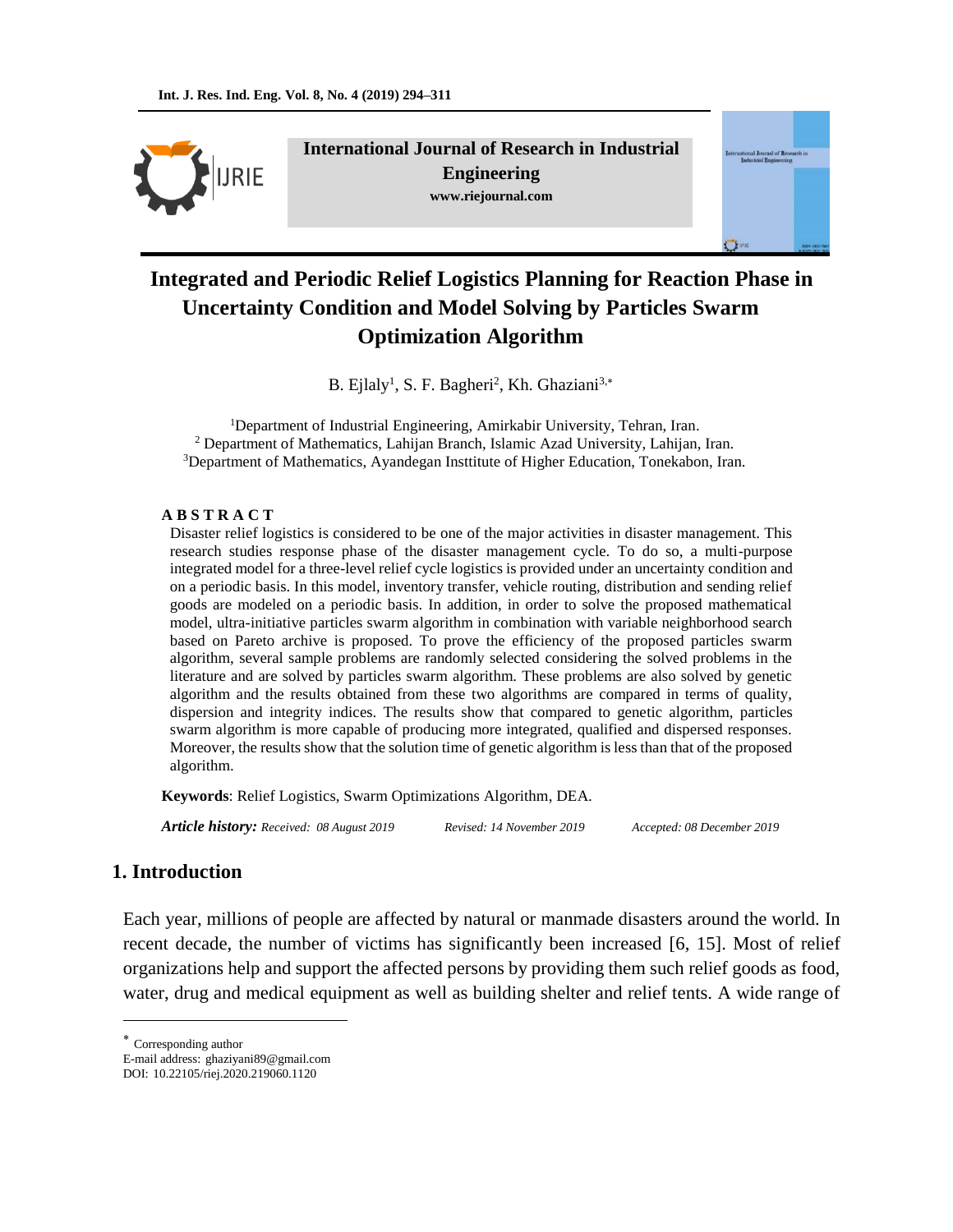logistics-related issues are becoming humanitarian. Some studies estimate that logistics and supply cycle management comprises more than 80% of the whole operations [17]. This article studies a particular event which may happen during response phase or reconstruction phase. Some of regional warehouses should be established for storage and distribution of the relief goods. These regional warehouses receive services from central warehouses or adjacent regional warehouses and the central warehouses receive services from global warehouses. A warehouse may be destroyed due to a disaster, firing, theft or other reasons and this also leads to supply shortage. So the demand for special goods may suddenly increase. For example disease outbreaks require the drugs and the related equipment. Sudden increasing of a demand results in shortage of a local warehouse which can be compensated through central warehouses but since this takes a long time, this shortage can be supplied by means of regional warehouses as well.

In some cases, several disasters occur simultaneously that may cause additional losses like 2010 Haiti Earthquake which first earthquake occurred and followed by storm. Therefore, periodic events involve a complicated planning [2].

Relief logistics planning involves contradictory goals. Its first goal is to minimize the unfulfilled demand and its second goal is to minimize the distribution cost which is inconsistent with the first goal and so there should be a balance between them. As the literature shows operations research models have a successful application in supporting different kinds of humanitarian operations.

# **2. Literature Review**

Given the importance of logistics in humanitarian operations, many articles have been published in this field during recent years and several operations research methods have been proposed. For example facility location planning, transporting routing, planning for solving the proposed problems such as maximum coverage and network flow model or the shortest route of the initiative and exact methods have been provided. Sometimes location problem has been combined with transporting routing [1], and in some cases inventory planning has been combined with location problem. Chang [7] proposed two possible models for warehouses location in relation to the urgent response following earthquake as well as inventory assignment to warehouses.

Yi and Kumar [18] proposed ant colony optimization algorithm to solve logistics problems in relief measures during crisis. Tzeng et al. [16] proposed a deterministic multi-criteria model to distribute the necessary goods within the damaged regions considering cost of response time and customer's satisfaction and to solve it by means of multi-purpose fuzzy planning approach. Given the importance of uncertainty in disasters relief management, some researchers raised uncertainty discussion. Barbarosoglu and Arda [4] proposed the uncertainty modeling for relief response. Chang et al. [7] proposed two random planning models in order to determine warehouse centers and the amount of necessary equipment as well as equipment distribution. Mete and Zabinsky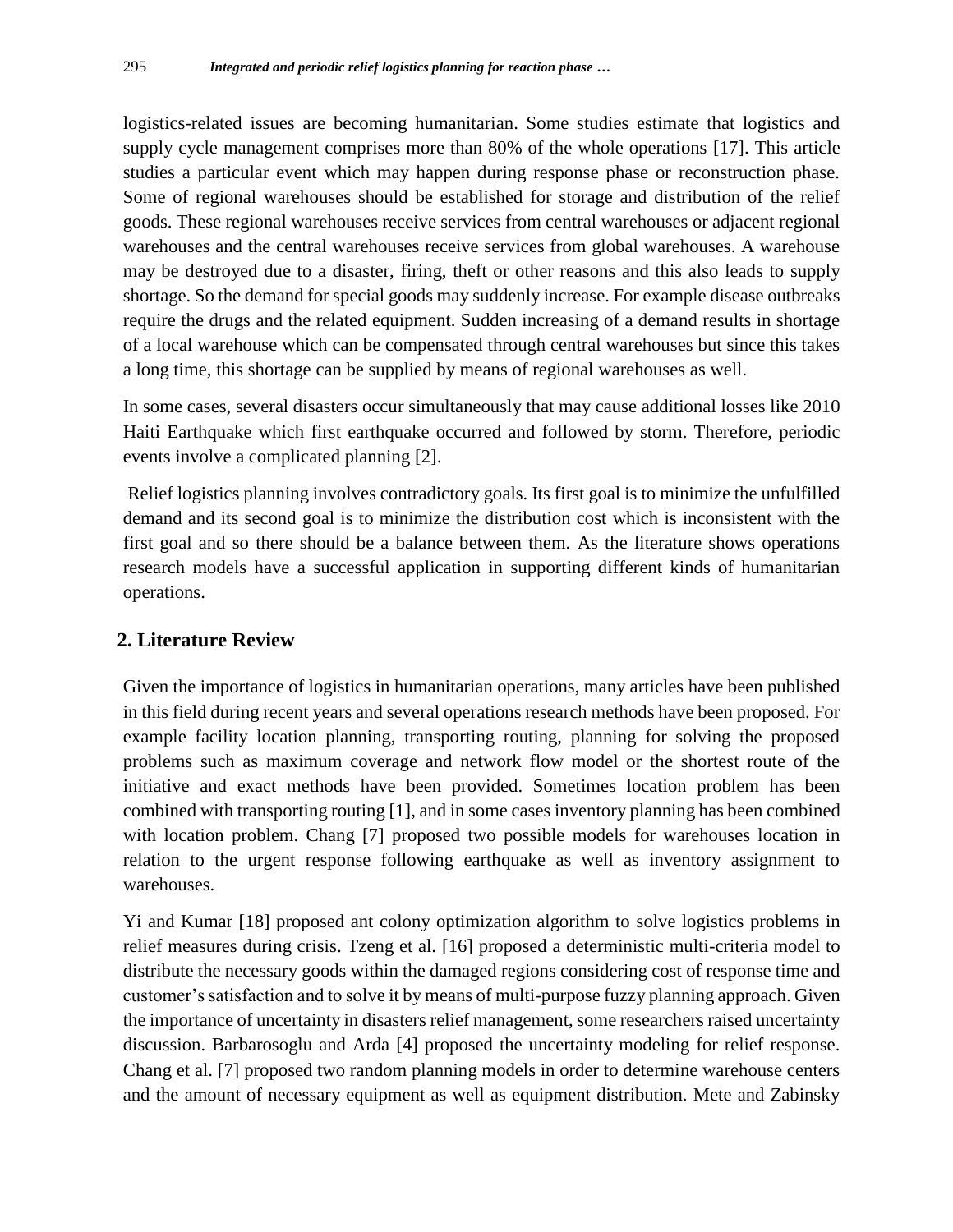[13] proposed a random optimization model for planning the warehouse and distributing medical products in emergency conditions.

Balcik and Beamon [3] expanded facility location model and inventory planning model for disaster relief. Fiedrich et al. [10] proposed an inventory model to deal with the disasters.

Periodic routing problem is another routing problem for which it is necessary to provide service to customers on a periodic basis and in line with planning horizon. Periodic routing aims to make clear the routs for servicing to customers in each period so that all costs related to routing in planning horizon be minimized. Periodic routing was first proposed by Beltrami and Bodin [5].

However, the first mathematical model for periodic routing problem was proposed by Christofides and Beasley [8]. Hadjiconstaninou and Baldacci [11] proposed multi-warehouses periodic routing. Cordeau et al. [9] presented a forbidden search algorithm in order to solve multiple warehouse and multi-period problem. Kang et al. [13] proposed an exact solution algorithm for periodic scheduling problem with multiple warehouses. Ho et al. [19] expanded genetic algorithm in order to solve multiple warehouse routing problem. Salhi and Sari [14] presented an initiative three-step method in order to solve multiple warehouse routing problems.

#### **3. Mathematical Model Description**

This article studies relief logistics during reaction phase of relief management. For this purpose, a three-level model including supplier (I), central warehouses (A) and regional warehouses (J) is provided. In this model, the relief goods are transferred from central warehouses to regional warehouses. Since in real world, the regional warehouses may deal with inventory shortage, such warehouses can compensate this shortage from central warehouses or other regional warehouses. According to this model, two kinds of demand – predicted and unpredicted- are considered. This model aims to study inventory transfer and distribution planning as well as vehicle routing on periodic basis. This model is designed as a three-purpose model under fuzzy uncertainty conditions. All components of this model will be described in the next section.

### **3.1. Model Indices**

- I: Points related to suppliers (i and i' refer to supplier index).
- A: Number of central warehouses (a and a' refer to central warehouses index).

J: Points related to Depot (j and j' refer to Depot index).

C: Number of relief goods (c refers to goods index).

- M: Types of vehicles (m refers to vehicle type index).
- T: planning Horizon (t and t' refer to period index).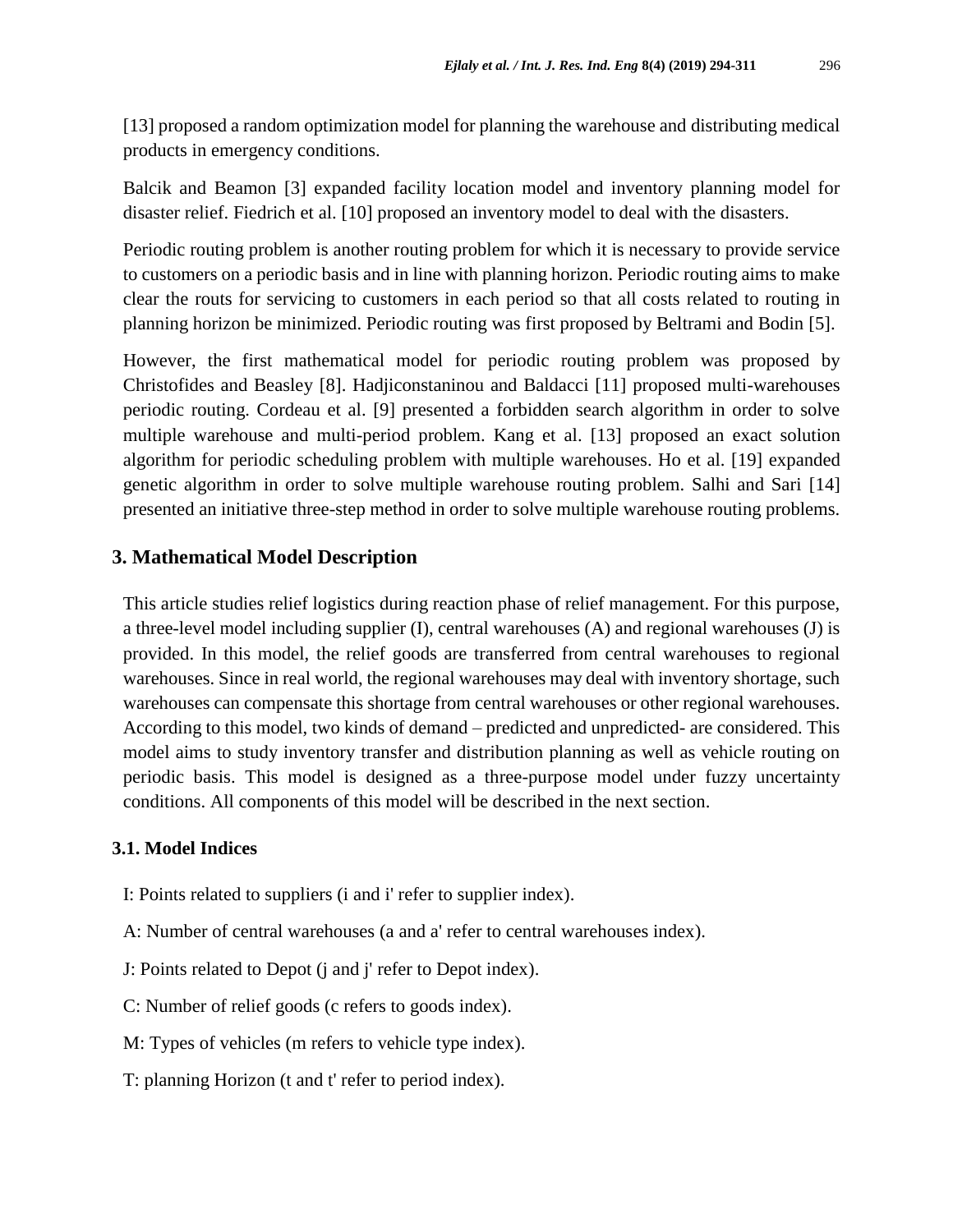# **3.2. Model Parameters**

 $\alpha$ min<sub>ct</sub>: Minimum coverage of goods (c) during period (t) which is determined based on the urgency level.

 $w_c$ : Weight of a unit of the  $c<sup>th</sup>$  goods.

 $d_{jet}^1$ : The rate of the predicted demand for goods (c) in depot (j) during period (t).

 $\tilde{d}^2_{\rm jet} = d_{\rm jet}^{2l} d_{\rm jet}^{2m}$ ,  $d_{\rm jet}^{2u}$ ): The rate of fuzzy unpredicted demand for goods (c) in depot (j) during period (t).

 $vcap<sub>m</sub>$ : Capacity of vehicle (m).

Vpcap<sub>at</sub>: Parking capacity of central warehouse (a) for vehicle (m) during period (t).

Vpcap<sub>j't</sub>: Parking capacity of warehouse (j') for vehicle (m) during period (t).

 $cy_{j'0}^{m}$ : Number of vehicles available on depot (j') at the first step.

cy<sup>m</sup>: Number of vehicles available on central warehouse (a) at the first step.

 $cfix<sup>m</sup>$ : Fixed cost of vehicle (m).

 $\tilde{c}_{jj/m} = (c_{jj'm'}^l, c_{jj'm}^m, c_{jj'm}^u)$ : Fuzzy transportation cost per unit goods from depot (j) to depot (j').

 $\tilde{c}_{ajm} = (c_{ajm}^l, c_{ajm}^m, c_{ajm}^u)$ : Fuzzy transportation cost per unit goods from central warehouse (a) to depot (j).

 $\tilde{c}_{\text{iam}} = (c_{\text{iam}}^1, c_{\text{iam}}^m, c_{\text{iam}}^u)$ : Fuzzy transportation cost per unit goods from supplier (i) to central warehouse (a).

cap<sub>at</sub>: Capacity of central warehouse (a) during period (t).

cap<sub>it</sub>: Capacity of warehouse (j) during period (t).

 $s_{jc}$ : The initial inventory of goods (c) in warehouse (j) during the first period.

 $s_{ac}$ : The initial inventory of goods (c) in central warehouse (a) during the first period.

 $\tilde{h} = (h^1, h^m, h^u)$ : Fuzzy cost of inventory storage.

 $\tilde{p}_{1ct}$  =( $p_{1ct}^{\text{l}}$ ,  $p_{1ct}^{\text{m}}$ ,  $p_{1ct}^{\text{u}}$ ) : Fuzzy penalties for the predicted demand during period (t) which have not been fulfilled yet.

 $\tilde{p}_{2ct}$  = (( $p_{2ct}^l$ ,  $p_{2ct}^m$ ,  $p_{2ct}^u$ ): Fuzzy penalties for the unpredicted demand during period (t) which have not been fulfilled yet.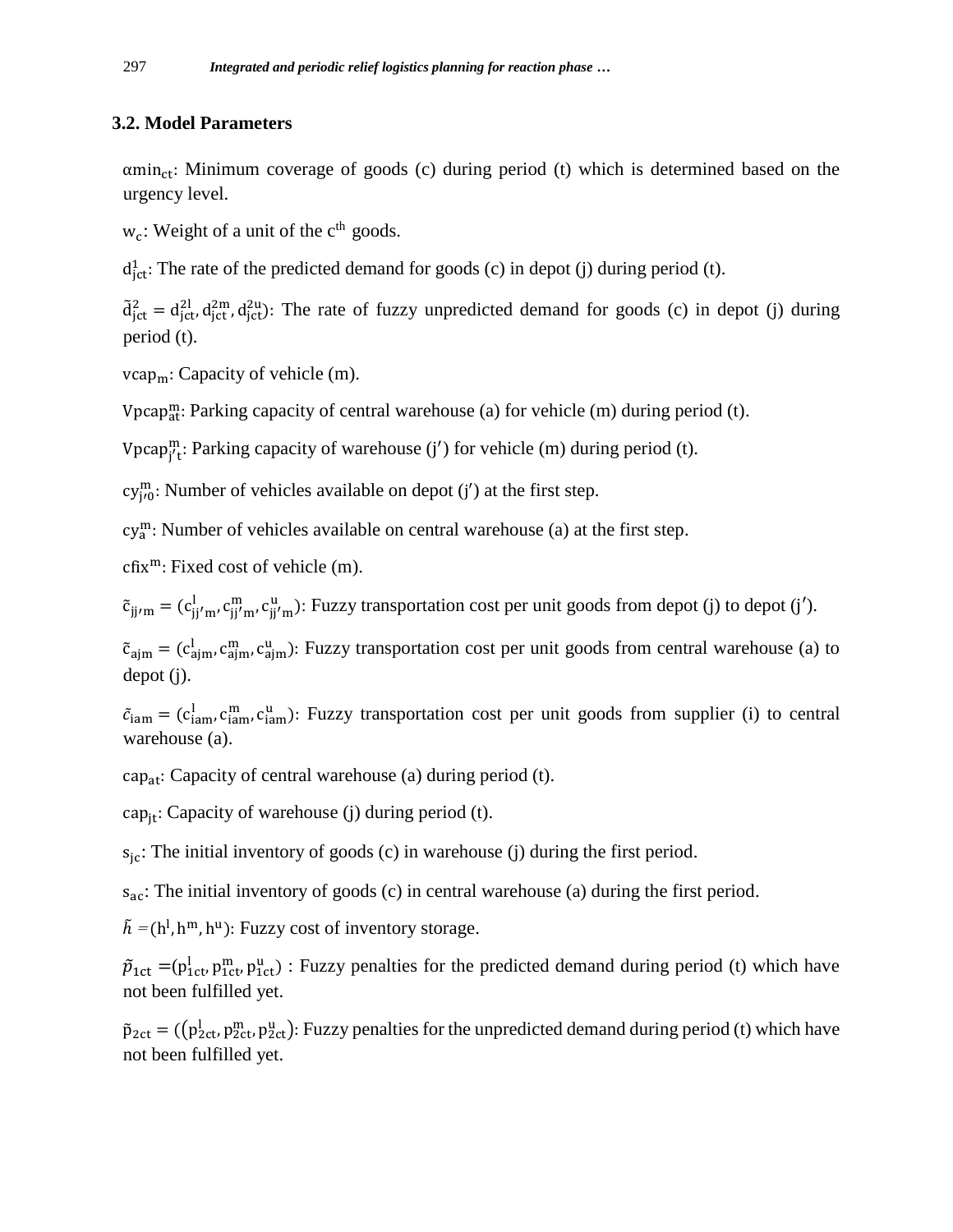### **3.3. Model variables**

x<sup>mt</sup>: The amount of goods (c) sent from supplier (i) to central warehouse (a) by vehicle (m) during period (t).

 $x_{\text{ajc}}^{\text{mt}}$ : The amount of goods (c) sent from central warehouse (a) to the j<sup>th</sup> depot by vehicle (m) during period (t).

 $x_{j j / c}^{m t}$ : The amount of goods (c) sent from depot (j) to depot (j') by vehicle (m) during period (t).

 $y_{jj'}^{\text{mt}}$ : Number of vehicle (m) sent from depot (j) towards depot (j') during period (t).

y<sup>mt</sup>: Number of vehicle (m) sent from central warehouse to depot (j) during period (t) and arrives at (j) during period  $(t+1)$ .

y<sup>mt</sup>: Number of vehicle (m) sent from supplier (i) to central warehouse (a) during period (t) and arrived at (a) during period  $(t+1)$ .

cy<sub>jt</sub>: Number of vehicle (m) transferred in depot (j') from period (t) to period (t+1).

cy<sub>at</sub>: Number of vehicle (m) transferred in central warehouse (a) from period (t) to period (t+1).

 $s_{\text{ict}}$ : The amount of inventory of goods (c) in depot (j) remained from period (t-1) and is available in the beginning of period (t).

 $s_{\text{act}}$ : The amount of inventory of goods (c) in central warehouse (a) remained from period (t-1) and is available in the beginning of period (t).

 $SD_{ict}$ : The amount of demand for goods  $\odot$  which has been fulfilled in depot (j) during period (t).

UD<sub>jct</sub>: The amount of demand for goods (c) in depot (j) during period (t) which has not been fulfilled and has been postponed to period  $(t+1)$ .

CUD<sub>ict</sub>: A part of the predicted demand for goods (c) in depot (j) during period (t) which has not been fulfilled.

$$
\min f1 = \sum_{t=1}^{T} \sum_{j=1}^{J} \sum_{m=1}^{M} \widetilde{[c_{jj'm}} \left( \sum_{c=1}^{C} x_{jj'c}^{mt} \right) + y_{jj'}^{mt} * cfix^{m} + \sum_{t=1}^{T} \sum_{j=1}^{J} \sum_{a=1}^{A} \sum_{m=1}^{M} \widetilde{[c_{ajm}} \left( \sum_{c=1}^{C} x_{ajc}^{mt} \right) + y_{aj}^{mt} * cfix^{m} + x_{aj}^{mt} * cfix^{m} + \sum_{t=1}^{T} \sum_{i=1}^{J} \sum_{a=1}^{A} \sum_{m=1}^{M} \widetilde{[c_{jam}} \left( \sum_{c=1}^{C} x_{iac}^{mt} \right) + y_{ia}^{mt} * cfix^{m} + \widetilde{h} \sum_{t=1}^{T} \sum_{j=1}^{J} \sum_{c=1}^{C} s_{jct} + \widetilde{h} \sum_{t=1}^{T} \sum_{c=1}^{C} \sum_{a=1}^{A} s_{act}.
$$
\n(1)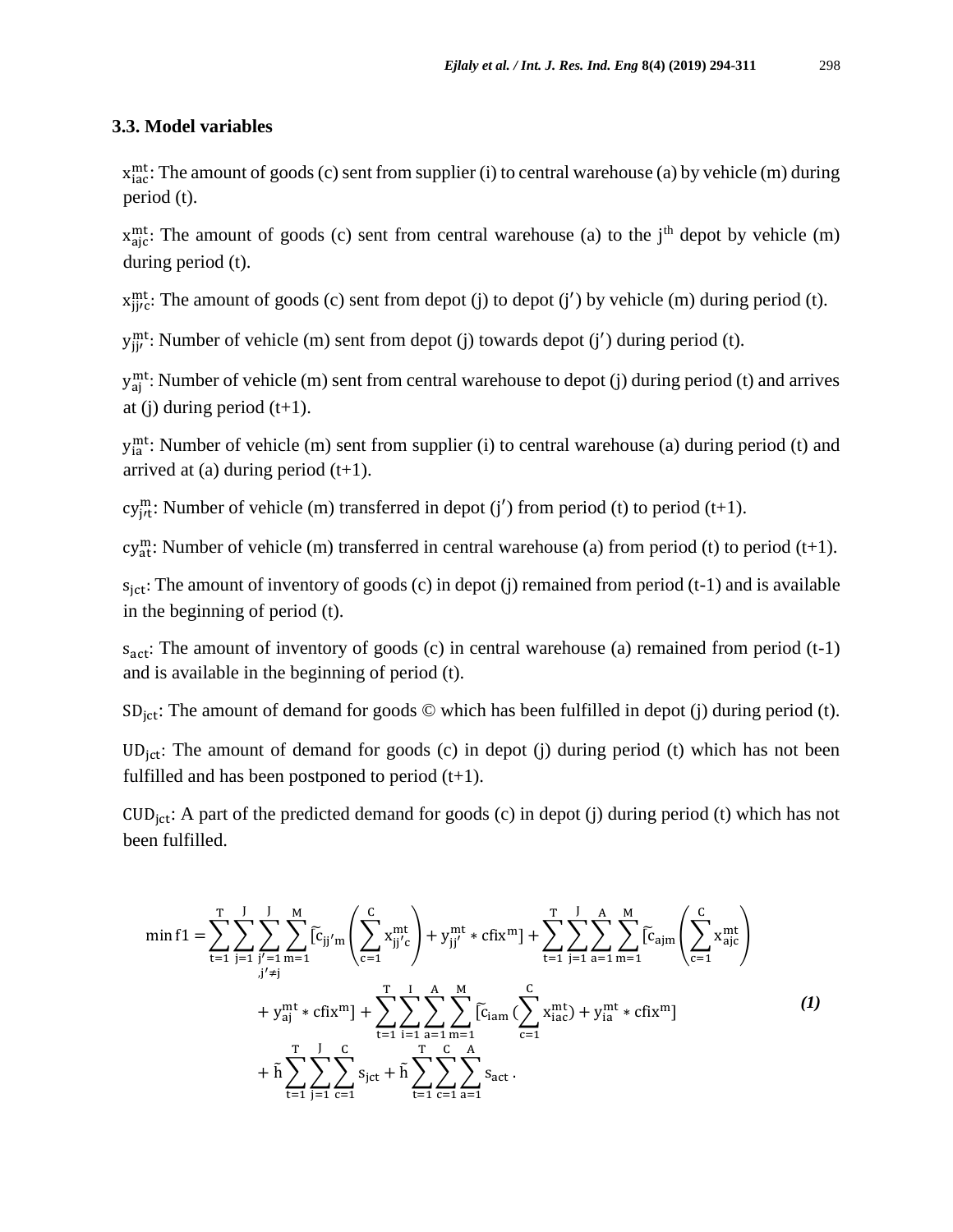The second objective function is to minimize the unfulfilled demand:

$$
\min f2 = \sum_{t=1}^{T} \sum_{c=1}^{C} \widetilde{p}_{1ct} \sum_{j=1}^{J} CUD_{ict} + \widetilde{p}_{2ct} \sum_{j=1}^{J} UCUD_{ict}].
$$
 (2)

The third objective function is to maximize the least ratio of the fulfilled demand:

$$
\max \sum_{t} \sum_{c} \min_{j} \frac{SD_{jet}}{(d_{jet}^1 + \tilde{d}_{jet}^2)}.
$$
 (3)

#### **3.5. Model Limitations**

$$
s_{\rm jet} + \sum_{m=1}^{M} \sum_{a=1}^{A} X_{\rm ajc}^{mt-1} + \sum_{m=1}^{M} \sum_{j',j'\neq j} x_{j'jc}^{mt} = SD_{\rm jet} + \sum_{m=1}^{M} \sum_{j\neq j'\in J} X_{jj'c}^{mt} + s_{\rm jet+1} \ \forall j, c, t = 2, 3 \dots, T. \tag{4}
$$

This limitation ensures the balance of goods flow in depots. For each goods in each period, total amount of goods stored in a depot during that period, the amount of goods which that depot receives from central warehouses and the amount of goods which receives from the other depots equals to total amount of goods which that depot uses in order to fulfill the demand, the amount of goods which sends to other depots and the amount of goods stores in the warehouse for the next period.

$$
s_{jc1} = SD_{jc1} + \sum_{m=1}^{M} \sum_{j \neq j \in J} X_{jj/c}^{m1} + s_{jc2} \quad \forall j, c.
$$
 (5)

This limitation ensures the balance of goods flow in depots during the first period.

$$
s_{\text{act}} + \sum_{m=1}^{M} \sum_{i=1}^{I} X_{\text{iac}}^{m}{}^{t-1} = \sum_{m=1}^{M} \sum_{j=1}^{J} X_{\text{ajc}}^{m} + s_{\text{act}+1} \qquad \forall a, c, t = 2, 3, ..., T. \tag{6}
$$

This limitation ensures the balance of goods flow in central warehouses. The whole amount of goods (c) available on the central warehouse (a) during period (t) [the amount of goods (c) which has been remained from period (t-1) and is available in central warehouse (a) in the beginning of period (t) together with the amount of goods (c) which has been received from suppliers during period (t)] are sent to depots and the remaining amount will be stored in central warehouse (a) for the next period.

$$
s_{ac1} = \sum_{m=1}^{M} \sum_{j=1}^{J} X_{ajc}^{m1} + s_{ac2} \quad \forall a, c.
$$
 (7)

This limitation ensures the balance of goods in central warehouses during the first period.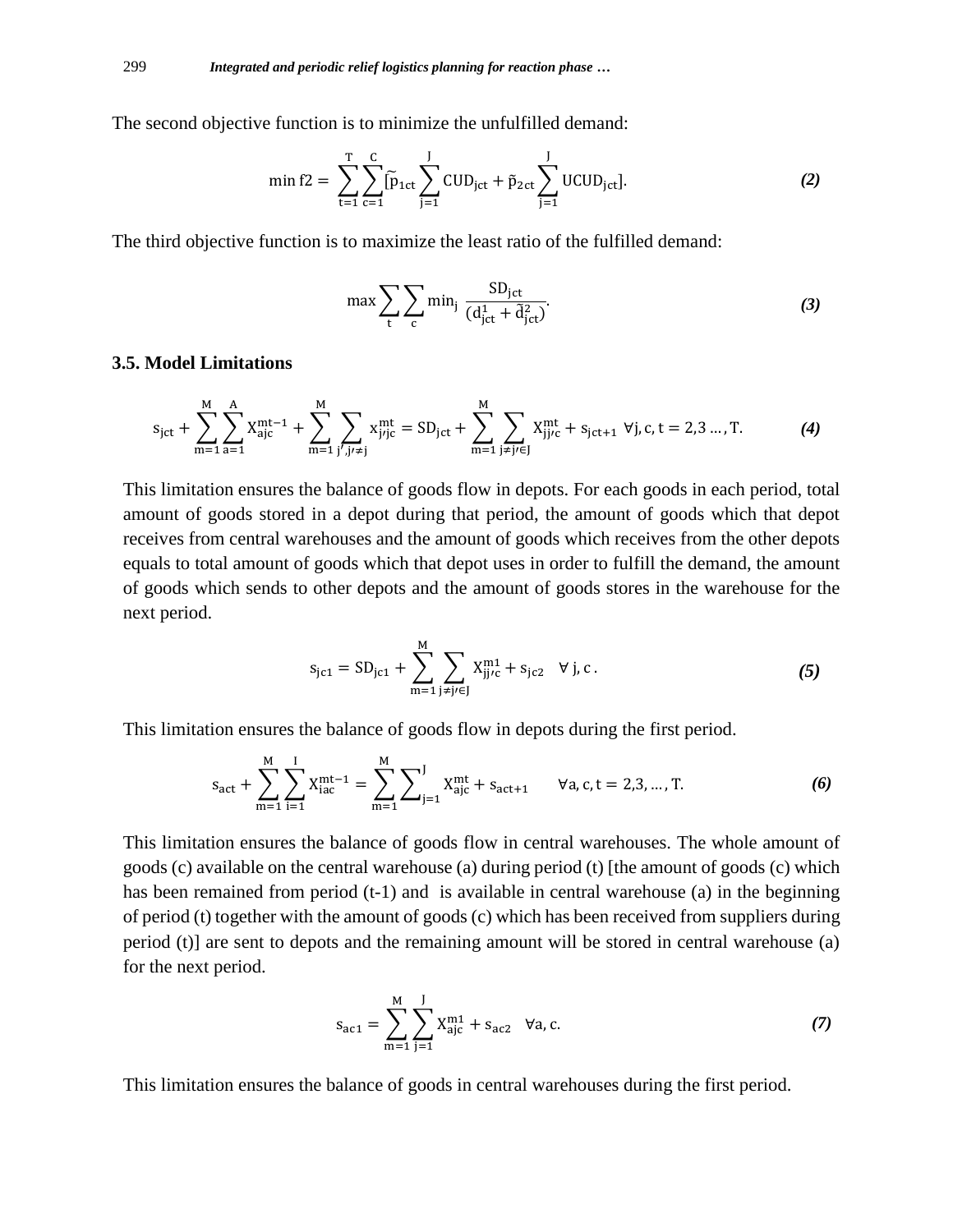$$
d_{jet}^1 + \tilde{d}_{jet}^2 + UD_{jet-1} = SD_{jet} + UD_{jet} \forall j, c, t = 2, 3, ..., T.
$$
 (8)

$$
d_{j c 1}^{1} + \tilde{d}_{j c 1}^{2} = SD_{j c 1} + UD_{j c 1} \quad \forall j, c.
$$
 (9)

This limitation shows all demands for goods (c) -whether definite and indefinite- in depot (j) during period (t) together with the unfulfilled demand for the same goods in the same depot from the previous period is equal to total demand– whether fulfilled or unfulfilled- for goods (c) in depot (j) during period (t).

$$
\sum_{j=1}^{J} (s_{jcT+1} + \sum_{t=1}^{T} (d_{ict}^{1} + \tilde{d}_{ict}^{2})) + \sum_{a=1}^{A} s_{acT+1}
$$
  
= 
$$
\sum_{j=1}^{J} (s_{jc1} + UD_{jcT}) + \sum_{a=1}^{A} s_{ac1} + \sum_{t=1}^{T} \sum_{i=1}^{J} \sum_{a=1}^{A} \sum_{m=1}^{M} x_{iac}^{mt} \quad \forall c.
$$
 (10)

This limitation deals with the balance of total goods flow in all depots during all periods and central warehouses. The amount of goods which is remained until the end of relief operations (in both depots and central warehouses) together with the distributed goods should be equal to total initial inventory of depots and central warehouses as well as the amount of goods which is received from suppliers. In fact, this limitation ensures that no goods are lost.

$$
CUD_{\rm jet} = d_{\rm jet}^1 - SD_{\rm jet} + \max\{0, CUD_{\rm jet-1}\} \ \forall j, c, t = 2, 3, ... T.
$$
 (11)

CDU<sub>jc1</sub> = d<sub>jc1</sub><sup>1</sup> – SD<sub>jc1</sub> 
$$
\forall
$$
 j, c. (12)

This limitation shows a part of the certain demand for goods (c) which has not been fulfilled in depot (j) during period (t) is equal to all certain demands for goods (c) in depot (j) during period (t) excluding the fulfilled and unfulfilled demands from the previous period. By determining the amount of predicted and unfulfilled demands, one can calculate the unpredicted and unfulfilled demands as well. This could be done by the following relation:

$$
UCUDjet = UDjet - CUDjet \forall j, c, t.
$$
 (13)

This limitation is used to calculate the amount of unpredicted demand for goods (c) in depot (j) during period (t) which has not been fulfilled.

$$
\sum_{m} \sum_{j'} \sum_{c} w_c * x_{j'j}^{mt} + \sum_{m} \sum_{a} \sum_{c} w_c * x_{ajc}^{mt-1} + \sum_{c} w_c * s_{jct} \le cap_{jt} \ \forall j, t = 2, 3, ..., T.
$$
 (14)

This limitation deals with meeting the capacity of depot (j) during period (t).

$$
\sum_{\mathbf{m}} \sum_{\mathbf{c}} \sum_{\mathbf{j}'} w_{\mathbf{c}} * x_{\mathbf{j}j\mathbf{c}}^{\mathbf{m}\mathbf{t}} + \sum_{\mathbf{c}} w_{\mathbf{c}} * s_{\mathbf{j}\mathbf{c}\mathbf{t}+1} \leq \mathbf{cap}_{\mathbf{j}\mathbf{t}} \quad \forall \mathbf{j}, \mathbf{t}.\tag{15}
$$

This limitation deals with meeting the capacity of depot (j) during period (t).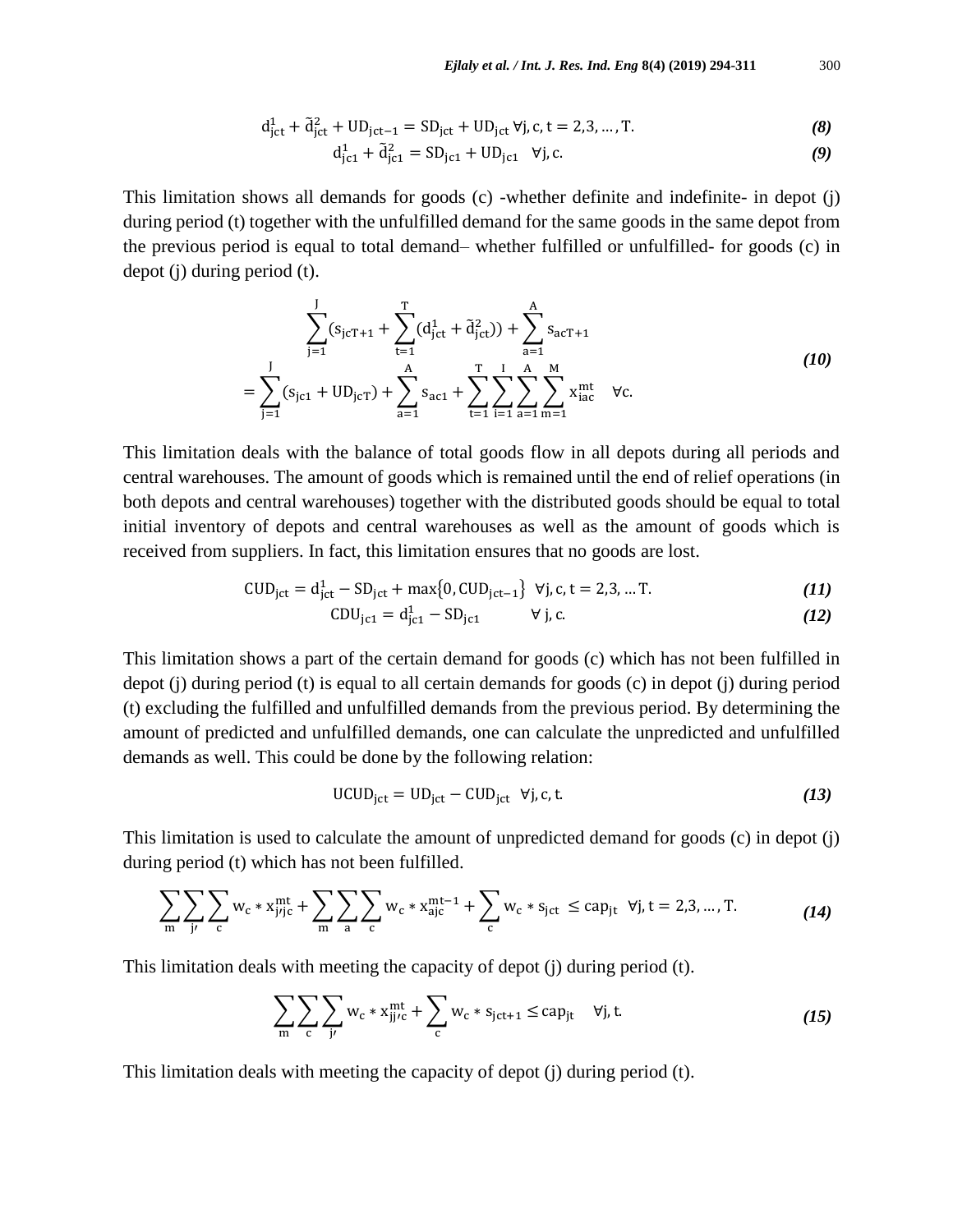$$
\sum_{c} (x_{jj'c}^{mt} * w_c) \leq vcap_m * y_{jj'}^{mt} \qquad \forall m, j, j', t. \qquad (16)
$$

$$
\sum_{c} (x_{ajc}^{mt} * w_c) \leq vcap_m * y_{aj}^{mt} \qquad \forall a, j, m, t. \qquad (17)
$$

$$
\sum_{c} (x_{iac}^{mt} * w_c) \leq vcap_m * y_{ia}^{mt} \qquad \forall a, i, m, t.
$$
 (18)

This limitation deals with meeting the capacity of vehicle (m) during period (t).

$$
\sum_{m=1}^{M} \sum_{c=1}^{C} \sum_{i=1}^{I} x_{iac}^{mt-1} * w_c + \sum_{c} w_c * s_{act} \leq cap_{at} \quad \forall a, t.
$$
 (19)

$$
\sum_{\mathbf{m}} \sum_{\mathbf{c}} \sum_{\mathbf{j}} w_{\mathbf{c}} * \mathbf{x}_{\mathbf{a}\mathbf{j}\mathbf{c}}^{\mathbf{m}\mathbf{t}} + \sum_{\mathbf{c}} w_{\mathbf{c}} * s_{\mathbf{a}\mathbf{c}\mathbf{t}+1} \leq \mathbf{c} \mathbf{a} \mathbf{p}_{\mathbf{a}\mathbf{t}} \quad \forall \mathbf{a}, \mathbf{t}.
$$
 (20)

These limitations deal with meeting the maximum capacity of central warehouses during each period.

$$
\sum_{j=1}^{J} y_{jj'}^{mt} + \sum_{a=1}^{A} y_{aj'}^{mt-1} + cy_{j't-1}^{m} = \sum_{j=1}^{J} y_{j'j}^{mt} + cy_{j't}^{m} \quad \forall j', m, t = 2, 3, ..., T.
$$
 (21)

This limitation deals with the balance of vehicle flow in depots and shows that all vehicles get into warehouse (j') from warehouse (j) and central warehouse (a) together with those vehicles transferred from the previous period equals to all vehicles get out of warehouse **(**j ′ **)** together with those vehicles transferred to the next period.

$$
cy_{j'0}^{m} = \sum_{j=1}^{J} y_{j'j}^{m1} + cy_{j'1}^{m} \quad \forall j', m.
$$
 (22)

This limitation is in relation to the first period.

$$
\sum_{j=1}^{J} y_{jj'}^{mt} + \sum_{a=1}^{A} y_{aj'}^{mt-1} + cy_{j't-1}^{m} \le Vpcap_{j't}^{m} \ \forall j', m, t = 2, 3, ..., T. \tag{23}
$$

This limitation shows the limitation of parking capacity of warehouse (j') during period (t) for vehicle (m).

$$
\sum_{i=1}^{I} y_{ia}^{mt-1} + cy_{at-1}^{m} = \sum_{j'}^{I} y_{aj'}^{mt} + cy_{at}^{m} \quad \forall a, m, t = 2, 3, ..., T.
$$
 (24)

This limitation deals with the balance of vehicle flow in central warehouses and shows that all vehicles get into central warehouse (a) from supplier (i) together with those vehicles transferred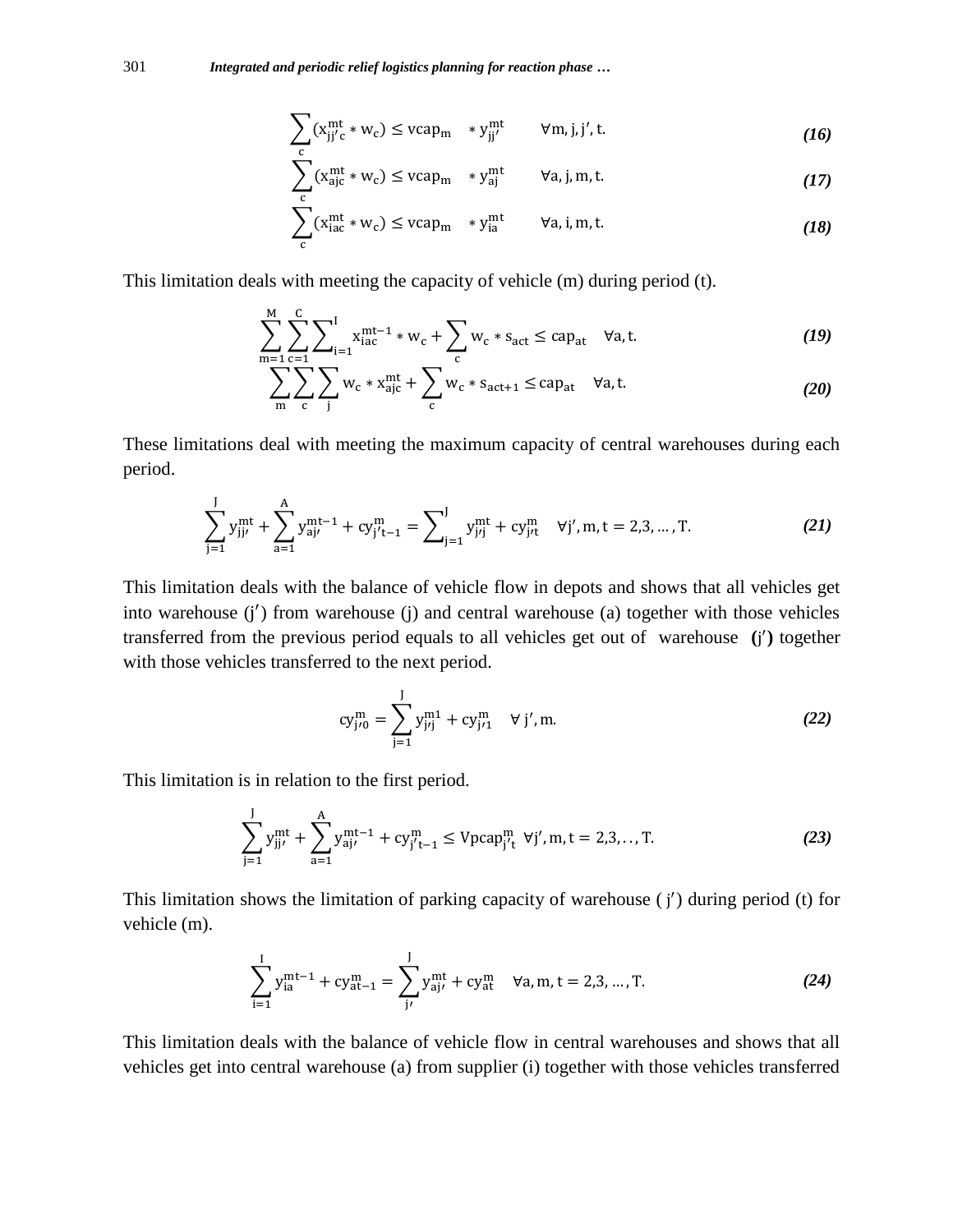from the previous period equals to all vehicles get out of central warehouse (a) during period (t) together with those vehicles transferred to the next period.

$$
cy_{a0}^{m} = \sum_{j}^{J} y_{aj'}^{m1} + cy_{a1}^{m} \quad \forall a, m. \tag{25}
$$

This limitation is related to the first period.

$$
\sum_{i=1}^{I} y_{ia}^{mt-1} + cy_{at-1}^{m} \le Vpcap_{at}^{m} \quad \forall a, m, t = 2, 3, ..., T.
$$
 (26)

This limitation shows the limitation of parking capacity of central warehouse (a) for vehicle (m) during period (t).

$$
\frac{\text{SD}_{\text{jet}}}{(d_{\text{jet}}^1 + \tilde{d}_{\text{jet}}^2)} \ge \alpha \text{min}_{\text{ct}} \qquad \forall j, c, t. \tag{27}
$$

This limitation is related to the minimum coverage level of goods (c). The limitations related to values and signs of variables include:

$$
x_{iac}^{mt}, x_{ajc}^{mt}, x_{jj'c}^{mt}, y_{ia}^{mt}, y_{aj'}^{mt}, s_{jct}, s_{act}, SD_{jct}, UD_{jct}, CUD_{jct}, UCUD_{jct} \ge 0.
$$
 (28)

Now, the model is de-phased by using Jime ´nez method. The objective function (1) is written as follows:

$$
\min f1 = \sum_{t=1}^{T} \sum_{j=1}^{J} \sum_{j'=1}^{M} \prod_{m=1}^{A} \left( c_{jj'm}^{l} + 2 * c_{jj'm}^{m} + c_{jj'm}^{u} \right) \left( \sum_{c=1}^{C} x_{jj'c}^{mt} \right) + y_{jj'}^{mt} * cfix^{m} \right) + \sum_{t=1}^{T} \sum_{j=1}^{J} \sum_{a=1}^{A} \prod_{m=1}^{M} \left( c_{ajm}^{l} + 2 * c_{ajm}^{m} + c_{ajm}^{u} \right) + \sum_{t=1}^{T} \sum_{j=1}^{J} \sum_{a=1}^{A} \sum_{m=1}^{M} \frac{1}{4} \left( c_{ajm}^{l} + 2 * c_{ajm}^{m} + c_{ajm}^{u} \right) + y_{ai}^{mt} * cfix^{m} \right] + \sum_{t=1}^{T} \sum_{i=1}^{J} \sum_{a=1}^{A} \sum_{m=1}^{M} \frac{1}{4} \left( c_{jam}^{l} + 2 * c_{iam}^{m} + c_{iam}^{u} \right) \left( \sum_{c=1}^{C} x_{iac}^{mt} \right) + y_{ia}^{mt}
$$
\n
$$
* cfix^{m} \right] + \frac{1}{4} \left( h^{l} + 2 * h^{m} + h^{u} \right) \sum_{t=1}^{T} \sum_{c=1}^{C} \sum_{a=1}^{S} s_{ict} + \frac{1}{4} \left( h^{l} + 2 * h^{m} + h^{u} \right) \sum_{t=1}^{T} \sum_{c=1}^{C} \sum_{a=1}^{S} s_{act}.
$$
\n(29)

The objective function (2) is written as follows: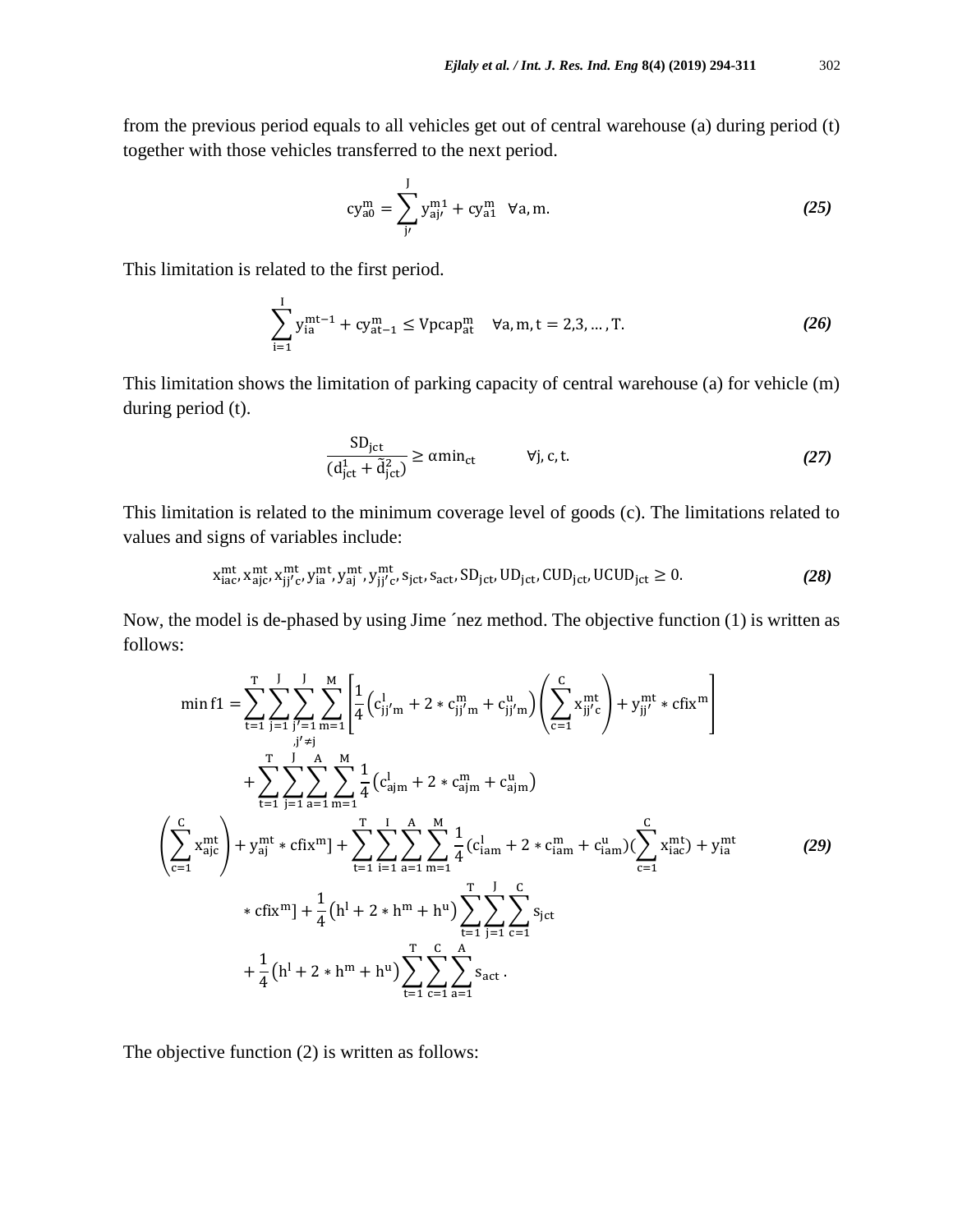$$
\min f2 = \sum_{t=1}^{T} \sum_{c=1}^{C} \left[ \frac{1}{4} (p_{1t}^l + 2 \cdot p_{1t}^m + p_{1t}^u) \sum_{j=1}^J CUD_{jct} + \frac{1}{4} (p_{2t}^l + 2 \cdot p_{2t}^m + p_{2t}^u) \sum_{j=1}^J UCUD_{jct} \right].
$$
\n(30)  
\n
$$
W_{ct} \le \frac{SD_{jct}}{1 - \sum_{i=1}^J \cdots \sum_{j=1}^J V_{i,c}}.
$$

$$
W_{c,t} \le \frac{3D_{\rm jet}}{(d_{\rm jet}^1 + \tilde{d}_{\rm jet}^2)} \qquad \forall j, c. \tag{31}
$$

The de-phased model is as follows:

$$
W_{c,t} \le \frac{SD_{j,c,t}}{d_{jct}^1 + \left[\beta \frac{d_{jct}^{2l} + d_{jct}^{2m}}{2} + (1 - \beta) \frac{d_{jct}^{2m} + d_{jct}^{2u}}{2}\right]}.
$$
(32)

Limitation (8) is de-phased as follows:

$$
d_{\rm jet}^1 + \beta \frac{d_{\rm jet}^{2l}}{2} + (1 - \beta) \frac{d_{\rm jet}^{2m} + d_{\rm jet}^{2u}}{2} + UD_{\rm jet-1} = SD_{\rm jet} + UD_{\rm jet} \,\forall j, c, t = 2, 3, ..., T. \tag{33}
$$

Limitation (9) is written as follows:

$$
d_{\rm jet}^1 + \beta \frac{d_{\rm jet}^{2l} + d_{\rm jet}^{2m}}{2} + (1 - \beta) \frac{d_{\rm jet}^{2m} + d_{\rm jet}^{2u}}{2} = SD_{\rm jet1} + UD_{\rm jet1} \,\forall j, c.
$$
 (34)

After de-phasing, limitation (10) is written as follows:

$$
\sum_{j=1}^{J} (s_{j c T + 1} + \sum_{t=1}^{T} (d_{j ct}^{1} + \left[ \beta \frac{d_{j ct}^{2l} + d_{j ct}^{2m}}{2} + (1 - \beta) \frac{d_{j ct}^{2m} + d_{j ct}^{2u}}{2} \right])) + \sum_{a=1}^{A} s_{a c T + 1}
$$
\n
$$
= \sum_{j=1}^{J} (s_{j c 1} + U D_{j c T}) + \sum_{a=1}^{A} s_{a c 1} + \sum_{t=1}^{T} \sum_{i=1}^{J} \sum_{a=1}^{A} \sum_{m=1}^{M} x_{i a c}^{m t} \quad \forall c.
$$
\n(35)

#### **4. Particles Swarm Optimization Algorithm**

PSO is a successful technique in artificial intelligence. Image a group of insects or a bunch of fish. If one of the group members finds a suitable route to progress (for example in order to get food, safe location and etc.) other members are also able to follow that route. This phenomenon is modeled using those members have their own position and velocity.

For the first time, PSO has been expanded by a social psychology named James Kennedy and an electronic engineer named Russell Eberhart based on the previous experiences in the field of modeling collective behavior observed in most kinds of birds.

In this article, in order to solve the understudy model, particles PSO is proposed in which variable neighborhood search structure are used in order to update the particles.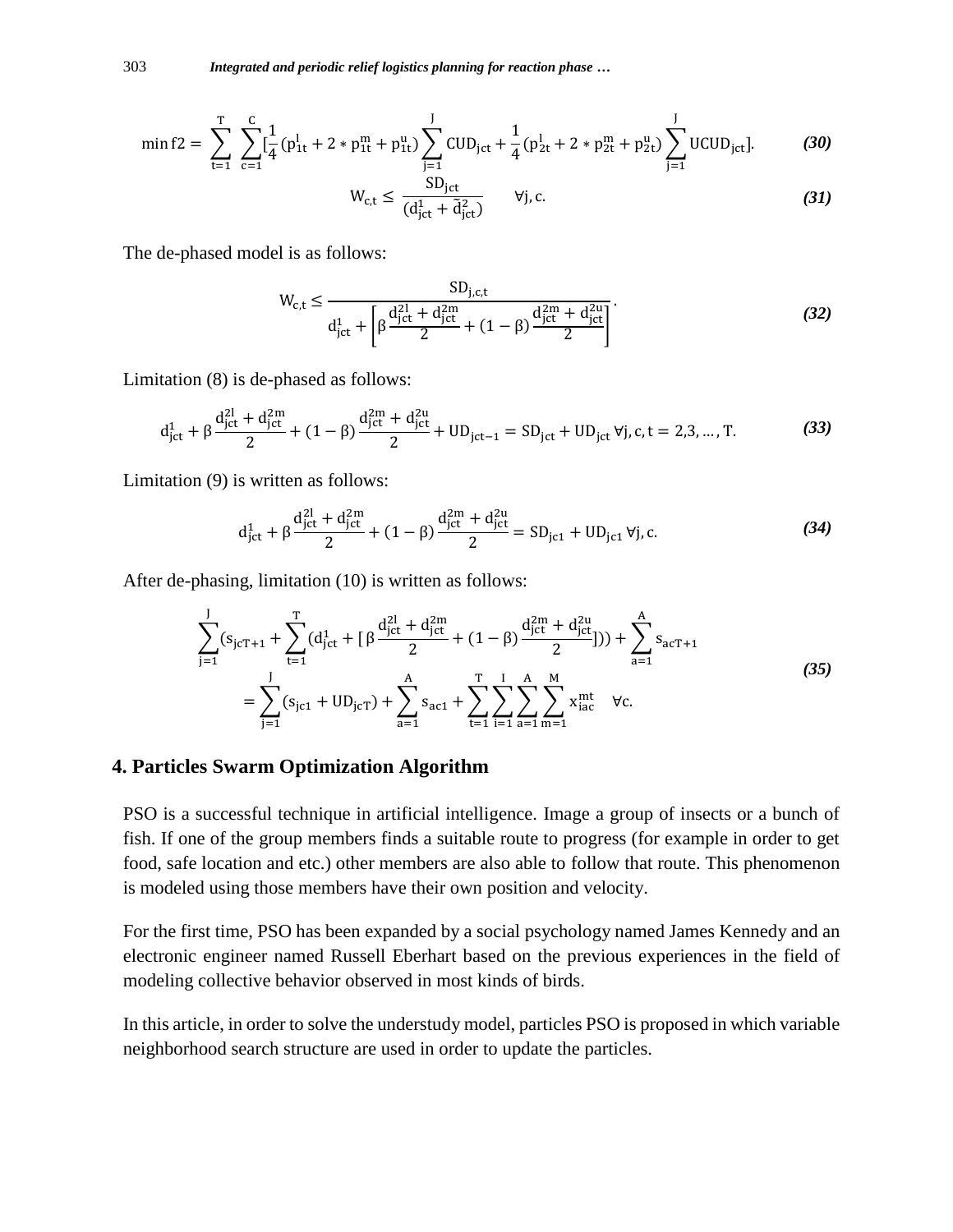### **4.1. The Proposed Structure**

In this section, the designed components for the ultra-initiative PSO method are completely studied. The following figure shows the general structure designed for PSO method.



*Figure 1.* Outline of particles swarm method.

#### **4.2. Response Display Method**

In all ultra-initiative algorithms, due to the need to soluble at the beginning of the algorithm, it is necessary to save the soluble according to a certain structure. Such structure is known as response display method. In this research, in order to display response, a matrix structure is used so that for each model outputs, a matrix proportional to that variable is designed. For example, for variable  $y_{jj'}^{\text{mt}}$ , a four-dimensional matrix is designed two of which equals to number of the regional warehouses, the  $3<sup>rd</sup>$  dimension equals to number of vehicles and the  $4<sup>th</sup>$  dimension equals to number of periods.

### **4.3. Generating the Initial Responses**

As previously mentioned particles swarm algorithm is population-based and operates with a population of responses on each of iterations. At the beginning of the algorithm, a population of responses should be generated as the initial responses. In this article, the initial population is randomly generated (considering limitations of the model). On the other hand, N possible response are randomly generated and used as the initial population of algorithm.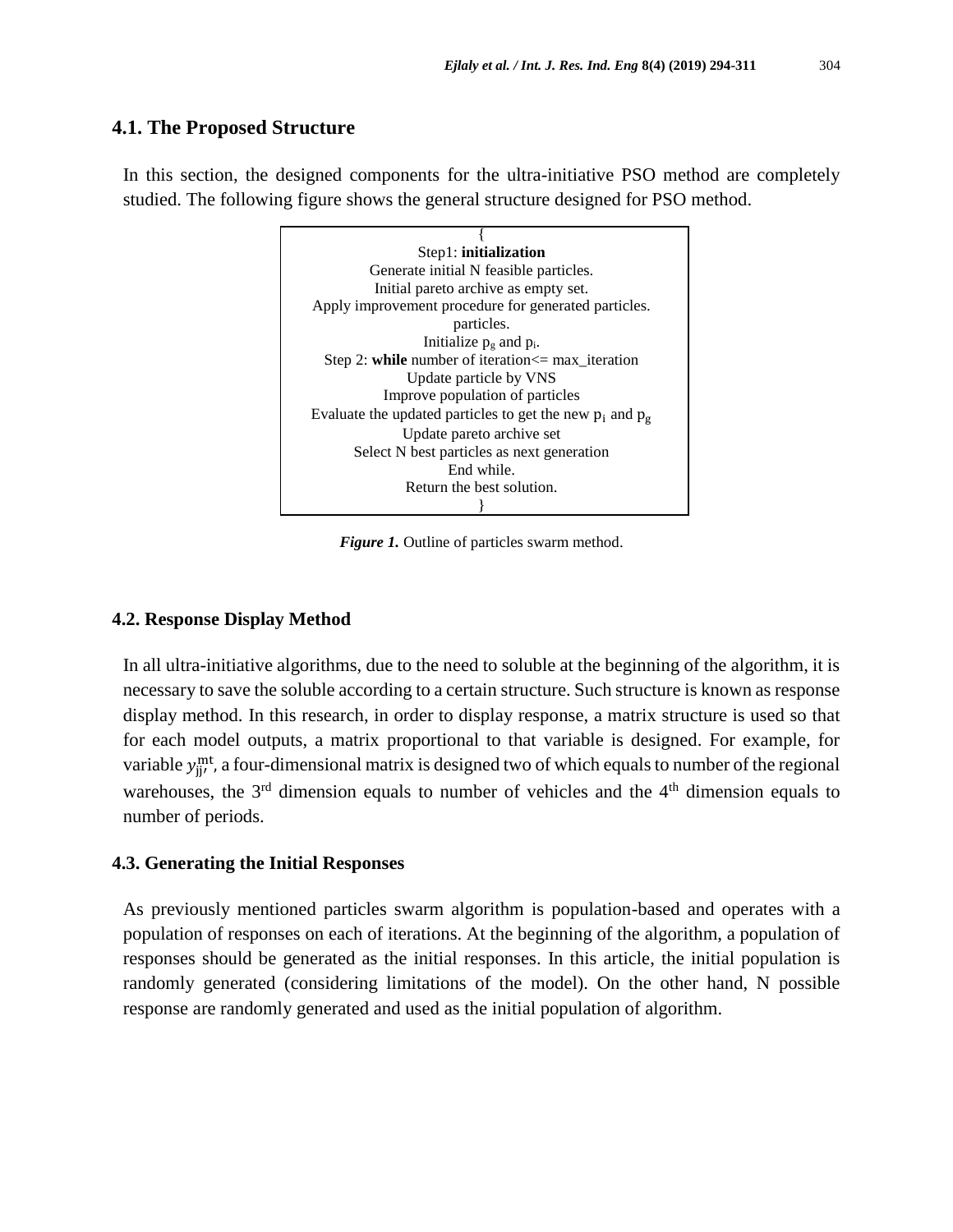# **4.4. Improvement Trend**

After generating the initial responses on each of iterations, improvement trend is applied on the available particles in the population which improves the particles as much as possible. In this study, improvement trend is designed as the parallel combination of two neighborhood search structure. In the next section, neighborhood search structure and improvement trend structure are explained.

# *4.4.1. The first neighborhood search structure*

In this structure, index (t) at integrated interval  $[1..T]$  (T refers to number of periods), indices (j and j') at integrated interval [ 1..J] (J refers to number of Depots), index (m) at interval [1..M] ( M refers to types of vehicle) are randomly generated and the amount of goods sent from (j) to (j') during period (t) by vehicle (m) are replaced with the same amount of goods sent from (j') to (j) during period (t) by vehicle (m). However, limitations of model should be considered in this process.

# *4.4.2. The second neighborhood search structure*

In this structure, index (t) at integrated interval  $[1..T]$  (T refers to number of periods), index (j) in integrated interval [ 1..J] ( J refers to number of Depots), indices (a and a') in integrated interval [1..A] ( A refers to number of central warehouses), index (m) in integrated interval [1..M] (M refers to types of vehicle) are randomly generated and the amount of goods sent from (a) to (j) during period (t) by vehicle (m) are replaced with the same amount of goods sent from  $(a')$  to  $(i)$ during period (t) by vehicle (m). However, limitations of model should be considered in this process.

These two neighborhood structures are combined in parallel. Then improvement trend structure is composed as follows:



*Figure 2.* Improvement trend structure.

As you see in the above figure, when each of particles are given to improvement trend, the neighborhood search structures are applied on the input response in parallel (simultaneously) and the most qualified response is chosen among the three responses (input response, response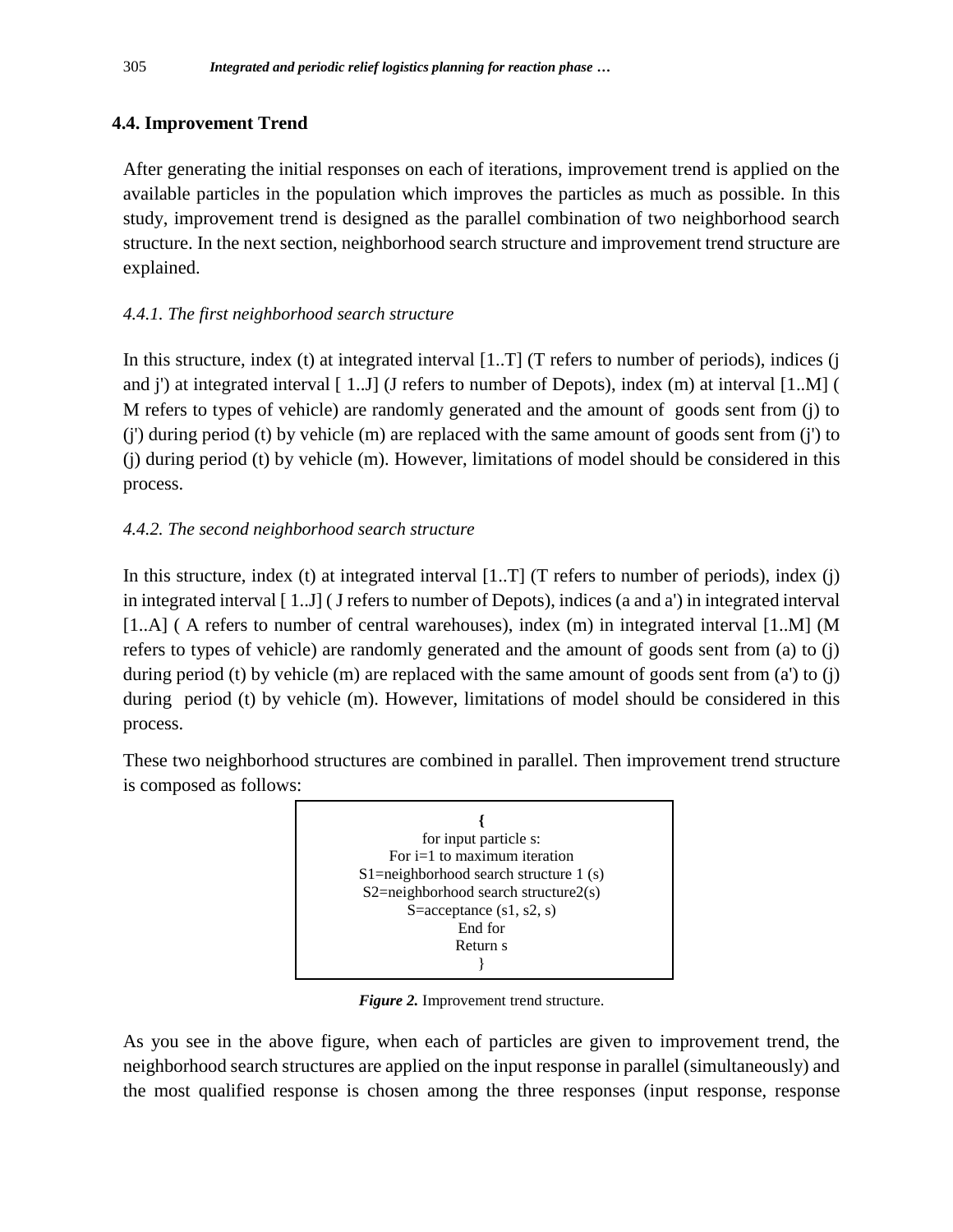generated from the first structure and response generated from the second structure). The qualified response is selected using non-dominate relations. In fact, that response which is not dominated by other responses is selected.

#### **4.2. Particle Updates**

Here, particle  $(X_i)$  is updated using Variable Neighborhood Search (VNS) on each iteration. Variable Neighborhood Search (VNS) is generated by combining three neighborhood search operator, two of which are the same neighborhood search structure described on Section (3-4). In the following, other neighborhood search operator and variable neighborhood search structure are explained.

#### *4.5.1. The third neighborhood search structure*

This structure takes two responses as the input and tries to search the first response neighborhoods so that be similar to the second response or on the other hand drive toward the second response. In fact, in this structure, the first response is directed to the second response. So, it can be said that the second response acts as the director of the first response.

Variable neighborhood structure is used in order to update the particles. This structure contains three inputs including  $x_i$ ,  $p_i$  (the best neighborhood of i<sup>th</sup> particle found in this iteration up to now) and  $p_g$  ( the best response found in this iteration). The third neighborhood search structure is generated by combining the first and second neighborhood search structures. In this research, in the respective VSN, the third neighborhood search structure is used twice and once  $p_i$  acts as the director of  $x_i$  and once  $p_g$  acts as the director of  $x_i$ . The variable neighborhood search structure designed in this study is as follows: (assume  $\text{NSS}_k$  represents  $K^{\text{th}}$  neighborhood search structure).



*Figure 3.* Variable search neighborhood structure.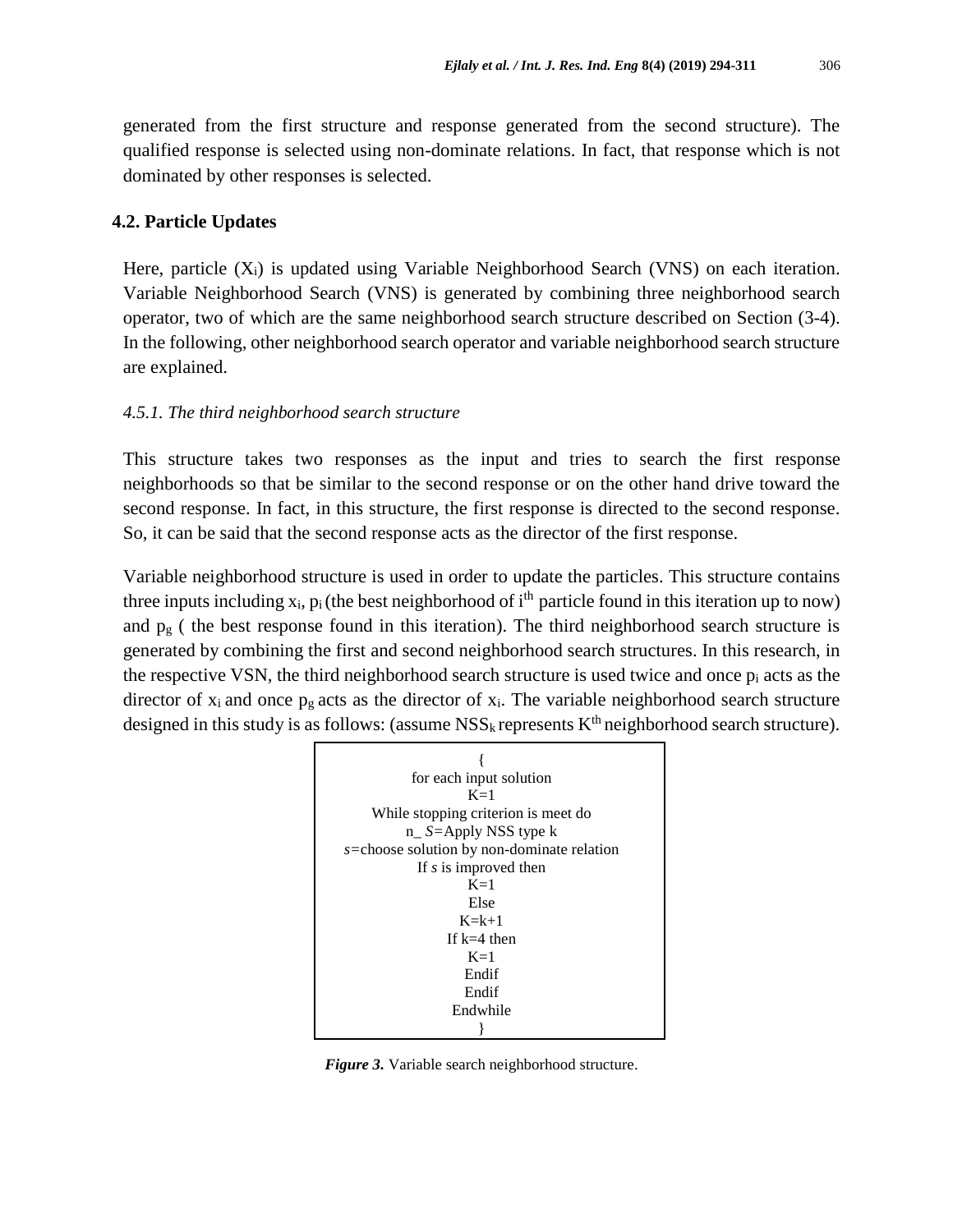In the above structure, the first type of NNS is the first search neighboring structure, the second type of NSS is the second search neighboring structure, the third type of NSS is the third search neighboring structure with inputs of  $x_i$  and  $p_i$ , and at last the forth type of NSS is the third search neighborhood structure with inputs of  $x_i$  and  $p_g$ .

# **4.6. Updating pi and p<sup>g</sup>**

For each of the  $i<sup>th</sup>$  particle, if there is a neighboring better than  $p_i$  among the neighboring structures found for this response,  $p_i$  will be replaced with it. Otherwise, no change is made and it remains without any change.

If the best response is better than  $p_g$  among all the responses which have ever been found,  $p_g$  will be replaced with it. Otherwise, no change is made and it remains without any change.

# **4.7. Updating Pareto Archive**

As it has already said, the solution method used in this research is based on Pareto archive. In the proposed algorithm, a collection is considered as Pareto archive which contains the nondominated responses generated by the algorithm. This collection will be updated in each of the iterations. To do so, first the responses generated on that iteration and the responses available in Pareto archive are put into the response pool (answer pool) and are leveled. Then, among these responses, the responses available in the first level or the non-dominated responses are selected and considered as the new Pareto archive.

# **4.8. Selecting Response Collection for the Next Generation**

Algorithm needs a population of responses in each of the iterations. In this research in order to select the next iteration population, the responses available in the population of that iteration together with the new responses generated by algorithm are put into the response pools. After leveling and calculating crowding distance for each response based on level of that response, N responses of the most qualified and dispersed are selected as the next iteration population of algorithm using Deb rule [12].

# **5. Computational Results**

In this section, some sample problems are randomly generated and solved by the proposed particles swarm algorithm. To prove the efficiency of the proposed algorithm, results obtained from this algorithm and those obtained from genetic algorithm are compared based on three comparison metrics.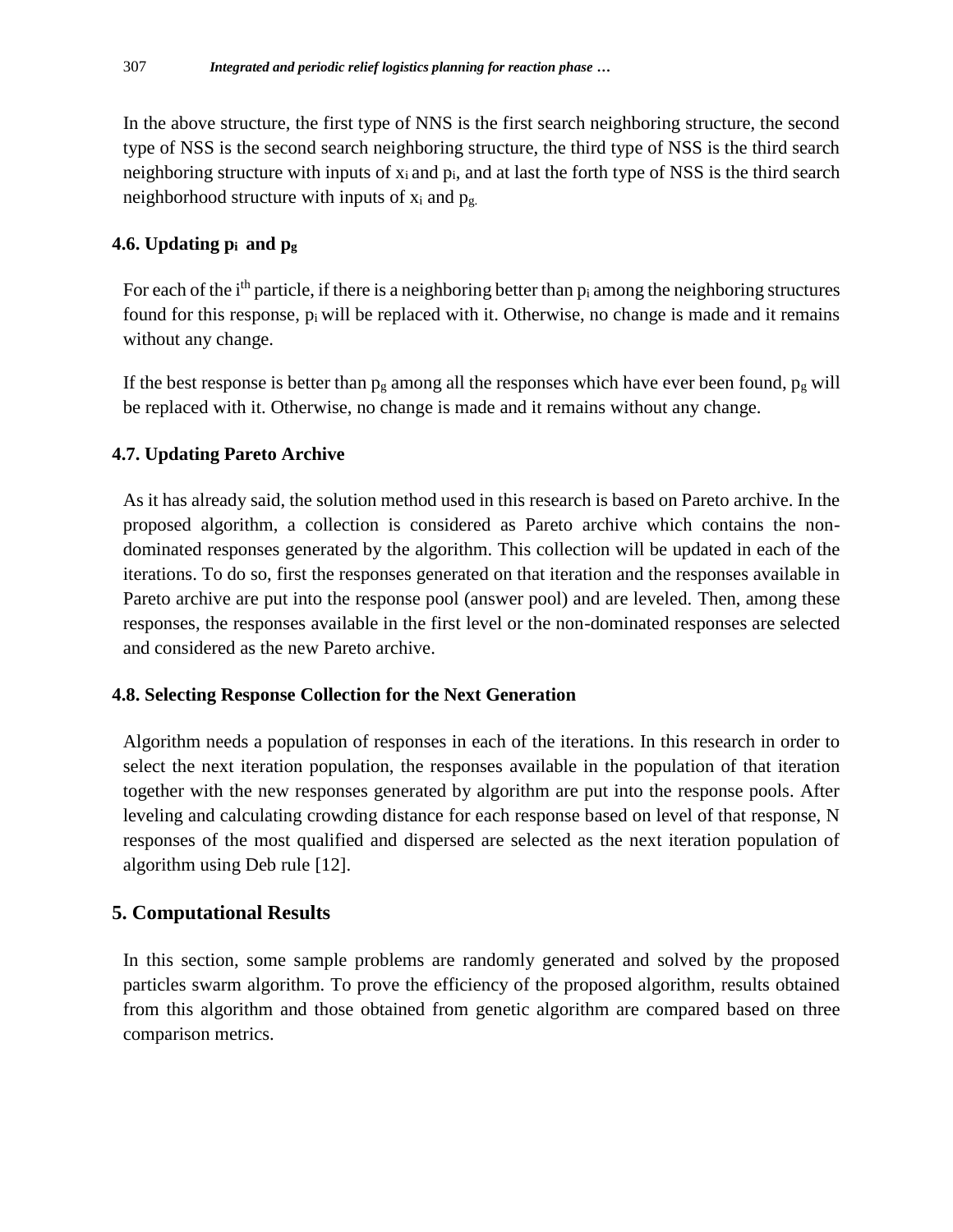#### **5.1. Comparison Metrics**

There are various indices to evaluate the quality and dispersion of ultra-initiative multi-purpose algorithms. In this thesis, three indices are used for comparison purposes. In the next section, these indices are explained.

Quality Index: it is used to compare the quality of Pareto responses obtained from each method. In fact, all Pareto responses obtained by both methods are leveled based on quality index and the percent of the first level responses which belongs to each method are determined. The higher the percentage, the greater the quality of the algorithm.

Integration Index: it is used to test integration of the distributed Pareto responses which are generated on the border of responses. This index can be defined as follows:

$$
s = \frac{\sum_{i=1}^{N-1} |d_{\text{mean}} - d_i|}{(N-1) \times d_{\text{mean}}}.
$$

In the above relation,  $d_i$  indicates Eucliadean distance between two adjacent non-dominated responses and dmean indicates mean value of di.

Dispersion Index: it is used to determine the number of the non-dominated responses found on the optimal border. Dispersion index is defined as follows:

$$
D = \sqrt{\sum_{i=1}^{N} max(||x_{t}^{i} - y_{t}^{i}||)}.
$$

In the above relation,  $\|\mathbf{x}_t^i - \mathbf{y}_t^i\|$  indicates Eucliadean distance between two adjacent responses ( i  $x_t^i$  and  $y_t^i$  $y_t^i$ ) on the optimal border.

### **5.2. General Hypothesis of Algorithms**

Values for the parameters related to both genetic and particles swarm algorithms are as follows:

- Population size for both algorithms in all problems equals to 100 and iteration number of algorithm equals to 600.
- Mutation operator rate and intersection operator rate in genetic algorithm equals to 0.1 and 0.8, respectively.
- For all problems, number of goods and types of vehicle equal to 3. In addition, weight of goods is randomly generated in integrated interval [1…10] and the predicted demand is generated in integrated interval [1…20]. In order to generate the unpredicted demand values as triangular distance [m1 m2 m3], number (m2) is firstly generated in integrated interval [1…20] and then numbers (m1) and (m3) are generated through relation (1-r) m2 and (1+r) m2 respectively. In both relation, (r) is considered as a random number in interval (0, 1). This process is the same for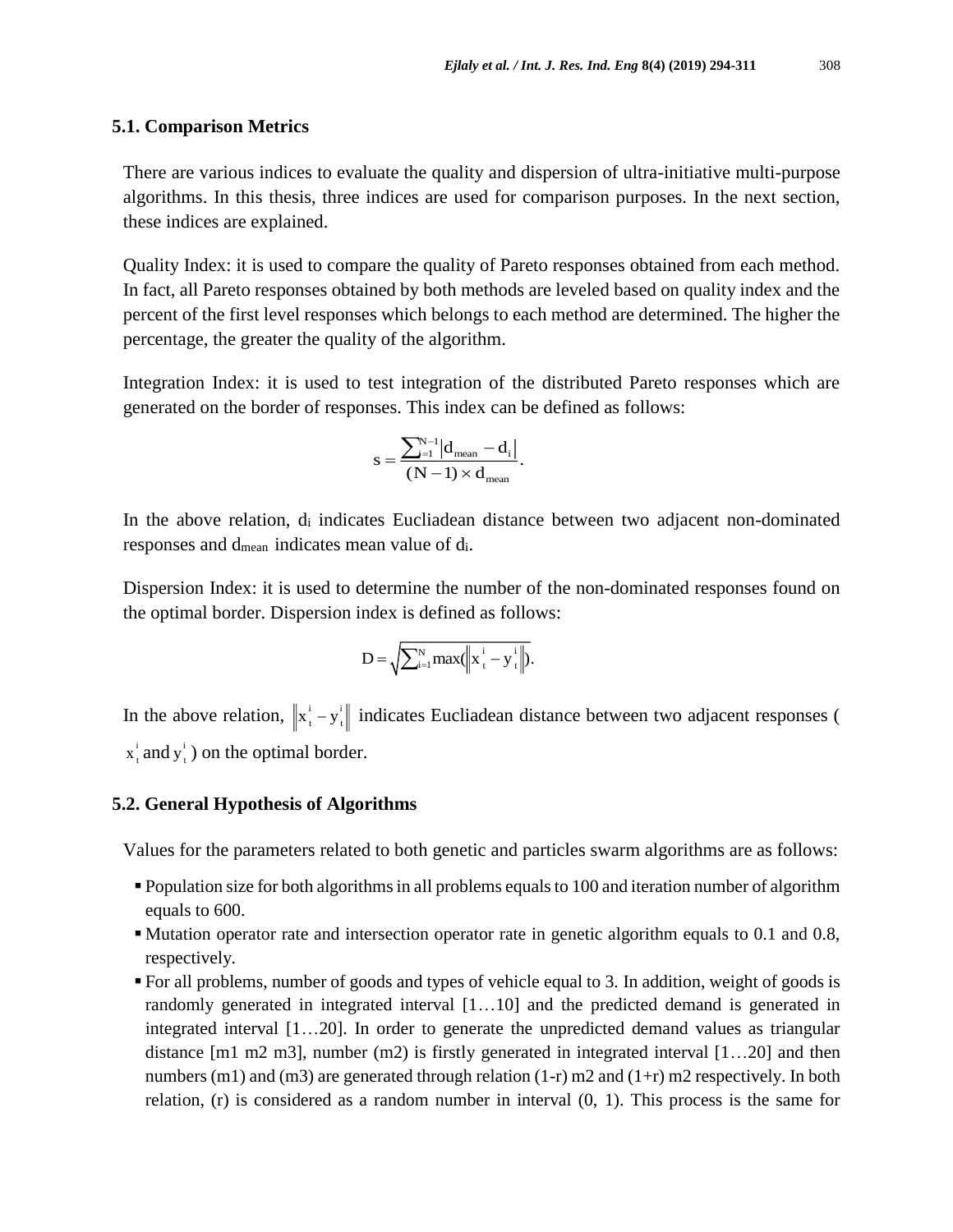generating rectangular values for transporting costs, inventory storage costs and penalties applied to the unfulfilled demand. The only difference is that the middle number is generated in integrated interval [1…40]. Moreover, vehicle capacity is randomly generated in integrated interval [150…300].

- In order to obtain parking capacity of depots and central warehouses, total weight for the necessary goods of the predicted demand is calculated as number (v1) and total weight for the predicted and the unpredicted demand is calculated as number  $(v2)$ . Then for each vehicle  $(m)$ , two numbers (w1 and w2) are calculated through these relation w1 =  $\frac{v_1}{v_2}$  $\frac{v_1}{v_{\text{capm}}}$ , w2 =  $\frac{v_2}{v_{\text{cap}}}$  $\frac{v_2}{v_{{\rm cap}_m}}$ s and at last parking capacity is randomly generated in integrated interval [w1..w2]. Also, capacity of depots and central warehouses are randomly obtained in integrated interval [v1…v2].
- The initial inventory values and number of the initial vehicles available in integrated interval [1…20] are randomly obtained.

### **5.3. Comparison Results**

To prove the efficiency of the proposed algorithm, 10 sample problems are randomly generated and implemented by both genetic algorithm and particles swarm algorithm. The results obtained from comparing these 2 algorithms together with characteristics of these 10 problems are provided in the following table. Characteristics of each problem are represented by I/A/J/T format where I, A, J and T refer to number of suppliers, number of central warehouses, number of depots and number of planning periods respectively.

| Run Time                                                                      |                                                                                       | Dispersion Index                                                                       |                                                                                          | Integration Index                                                           |                                                                              | <b>Ouality Index</b>                                                          |                                                                                   |                                                                                                                          |
|-------------------------------------------------------------------------------|---------------------------------------------------------------------------------------|----------------------------------------------------------------------------------------|------------------------------------------------------------------------------------------|-----------------------------------------------------------------------------|------------------------------------------------------------------------------|-------------------------------------------------------------------------------|-----------------------------------------------------------------------------------|--------------------------------------------------------------------------------------------------------------------------|
| <b>GA</b>                                                                     | <b>HPSO</b>                                                                           | <b>GA</b>                                                                              | <b>HPSO</b>                                                                              | <b>GA</b>                                                                   | <b>HPSO</b>                                                                  | <b>GA</b>                                                                     | <b>HPSO</b>                                                                       | Problem                                                                                                                  |
| 0.12<br>0.22<br>0.28<br>1.13<br>1.45<br>2.71<br>3.27<br>3.95<br>9.76<br>11.77 | 4.01<br>11.13<br>10.98<br>19.61<br>25.67<br>45.8<br>52.1<br>72.59<br>132.02<br>155.09 | 449.6<br>219.3<br>1090.5<br>1480.5<br>2267.5<br>7958<br>6350<br>3960<br>12352<br>10144 | 905.3<br>2375.4<br>4518.9<br>6499<br>8774.7<br>10785<br>13980<br>16786<br>27734<br>25209 | 1.19<br>0.1<br>0.46<br>1.34<br>0.99<br>1.54<br>1.72<br>0.94<br>1.47<br>0.45 | 0.87<br>0.38<br>0.19<br>1.29<br>0.67<br>0.81<br>0.81<br>0.49<br>0.96<br>0.98 | 6<br>11.76<br>9.9<br>15.62<br>9.3<br>38.1<br>24.24<br>11.36<br>18.52<br>33.33 | 94<br>88.24<br>90.91<br>84.38<br>90.7<br>61.9<br>75.76<br>88.64<br>81.48<br>66.67 | 2/3/4/4<br>5/4/6/4<br>5/4/8/4<br>7/4/15/5<br>7/8/15/5<br>7/10/18/6<br>7/10/20/6<br>8/10/20/8<br>9/12/24/10<br>9/12/30/10 |

*Table 1.* Comparison results for genetic algorithm (GA) and Hybrid Particle Swarm Optimization Algorithm (HPSO).

As you see in the above table, compared to genetic algorithm, hybrid particle swarm optimization algorithm has more ability to generate the qualified responses close to the optimal boundary in all cases. Moreover, in all 10 problems, the response generated by hybrid particle swarm optimization algorithm is more dispersed than those obtained from genetic algorithm. In case of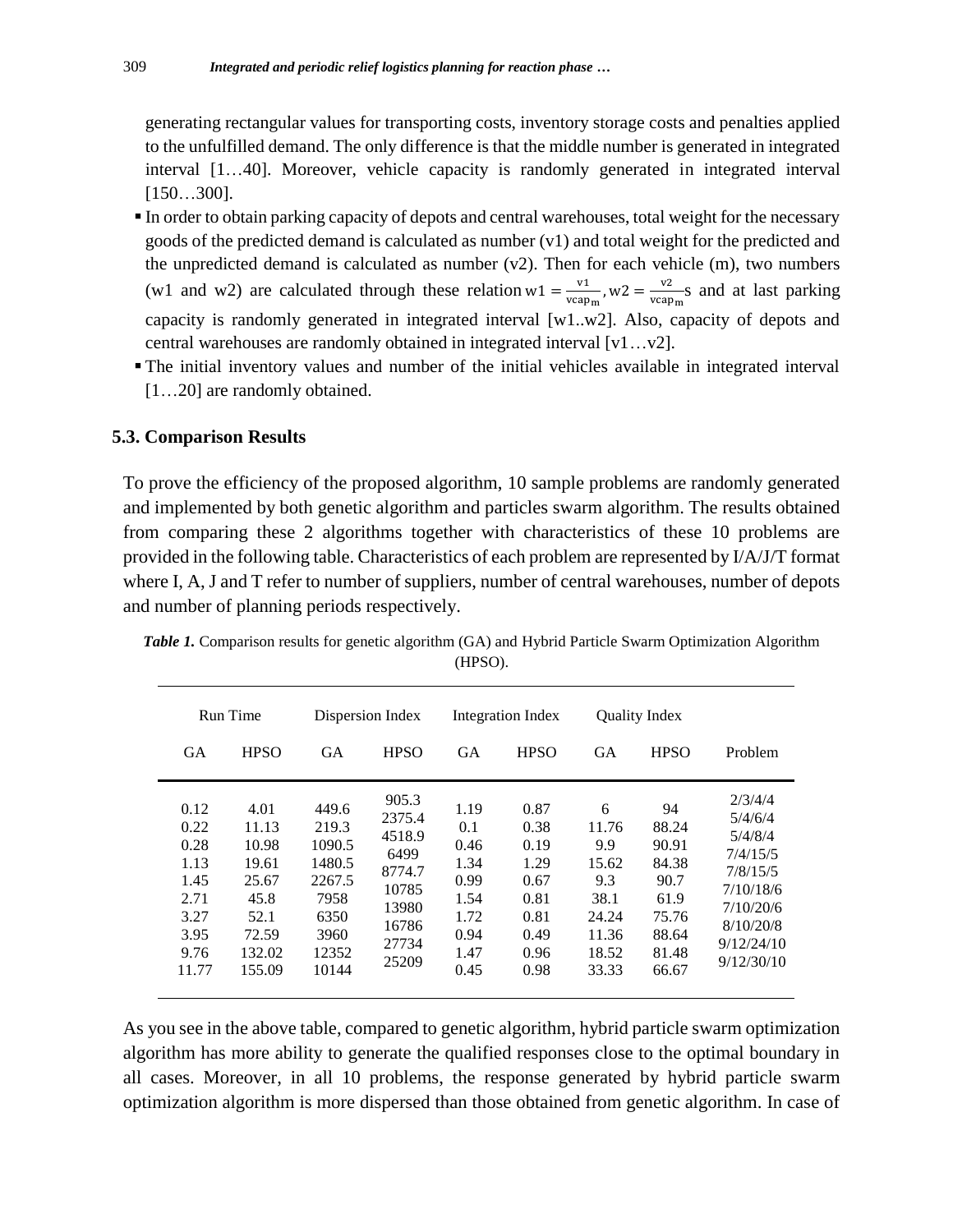integration index, integration of responses generated by genetic algorithm is more than those generated by hybrid particle swarm optimization algorithm only in two problems. As you see, solution time of genetic algorithm is less than that of hybrid particle swarm optimization algorithm for all problems.

### **6. Conclusion**

In this article, response phase from disaster management cycle is studied and a multi-purpose integrated model is provided for three-level relief cycle logistic under uncertainty condition and on a periodic basis for this phase. In order to solve the proposed mathematical model, an ultrainitiative particles swarm algorithm in combination with variable neighboring search algorithm based on Pareto archive. Results obtained from applying the proposed particle swarm algorithm and genetic algorithm on several problems are compared based on three quality, dispersion and integration indices. Results for this comparison shows that compared to genetic algorithm, particle swarm algorithm is more capable of generating more qualified, integrated and dispersed responses. Moreover, the results reflect this fact that solution time of genetic algorithm is less than that of the proposed algorithm.

### **References**

- Afshar, A., & Haghani, A. (2012). Modeling integrated supply chain logistics in real-time large-scale disaster relief operations. *Socio-economic planning sciences*, *46*(4), 327-338.
- Balaisyte, J., Pedraza Martinez, A. J., Stapleton, O., & Van Wassenhove, L. N. (2011). Responding to the haiti earthquake disaster: one year on.
- Balcik, B., & Beamon, B. M. (2008). Facility location in humanitarian relief. *International journal of logistics*, *11*(2), 101-121.
- [4] Barbarosoğlu, G., & Arda, Y. (2004). A two-stage stochastic programming framework for transportation planning in disaster response. *Journal of the operational research society*, *55*(1), 43- 53.
- [5] Beltrami, E. J., & Bodin, L. D. (1974). Networks and vehicle routing for municipal waste collection. *Networks*, *4*(1), 65-94.
- [6] Burton, I. (1997). Vulnerability and adaptive response in the context of climate and climate change. *Climatic change*, *36*(1-2), 185-196.
- [7] Chang, M. S., Tseng, Y. L., & Chen, J. W. (2007). A scenario planning approach for the flood emergency logistics preparation problem under uncertainty. *Transportation research part E: logistics and transportation review*, *43*(6), 737-754.
- Christofides, N., & Beasley, J. E. (1984). The period routing problem. *Networks*, *14*(2), 237-256.
- [9] Cordeau, J. F., Gendreau, M., & Laporte, G. (1997). A tabu search heuristic for periodic and multidepot vehicle routing problems. *Networks: an international journal*, *30*(2), 105-119.
- Fiedrich, F., Gehbauer, F., & Rickers, U. (2000). Optimized resource allocation for emergency response after earthquake disasters. *Safety science*, *35*(1-3), 41-57.
- [11] Hadjiconstantinou, E., & Baldacci, R. (1998). A multi-depot period vehicle routing problem arising in the utilities sector. *Journal of the operational research society*, *49*(12), 1239-1248.
- [12] Deb, K., Pratap, A., Agarwal, S., & Meyarivan, T. A. M. T. (2002). A fast and elitist multiobjective genetic algorithm: NSGA-II. *IEEE transactions on evolutionary computation*, *6*(2), 182-197.